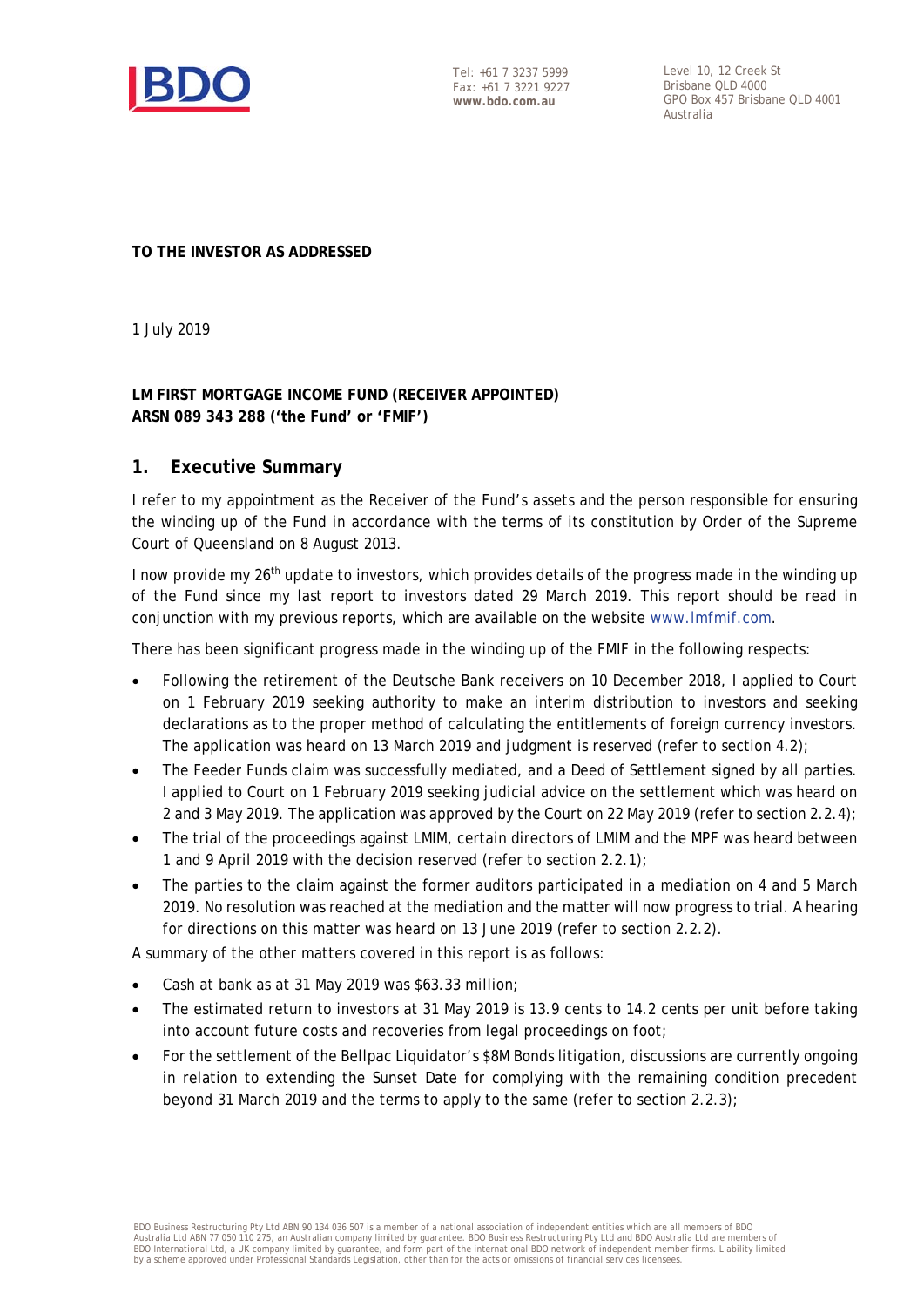

- A Second Remuneration Application filed on 17 July 2018 by FTI sought \$743,889.89 from the property of the FMIF. I opposed certain parts of the application. The application was heard on 6 September 2018 and 3 October 2018, and judgement was reserved (refer to section 2.2.6.2);
- FTI may have a further claim against the Fund for expenses (refer to section 2.2.6.4);
- An application was filed on 10 October 2018 by FTI seeking directions in relation to the dual appointments of Mr Park (FTI) and myself in relation to the winding up the FMIF. The application was heard on 10 December 2018 and judgement has been reserved (refer to section 2.2.6.5).

# **2. Progress and Status of the Winding Up**

# **2.1 Assigned Loans Claims filed against the Fund by KordaMentha, the trustee of the LM Managed Performance Fund ('MPF')**

The relief claimed by the Trustee of the MPF in these proceedings included equitable compensation against LMIM and claims against the assets of the FMIF in the total sum of about \$24.1 million plus interest.

The MPF Trustee applied to the Court for directions as to whether it would be justified discontinuing the proceedings, and on 7 June 2018 the Court directed it would be. Notices of discontinuance have accordingly been filed in both proceedings.

Following the discontinuance of the proceedings, the quantum of two costs orders remained to be agreed or assessed. Following an application to Court for an assessment of the costs orders made in my favour and subsequent correspondence and discussions with the MPF, the costs were settled for \$100,000 (and paid).

# **2.2 Legal Actions/Potential Recoveries**

### **2.2.1 Proceedings against the MPF, LMIM and the Directors of LMIM**

I refer to my previous updates to investors in relation to a statement of claim I caused to be filed in the Supreme Court of Queensland, against a number of parties, including the MPF Trustee and a number of directors of LMIM, in respect of loss allegedly suffered by the FMIF as a result of an amount paid to the MPF in the Bellpac litigation matter. The claim is for approximately \$15.5M plus interest.

In accordance with 14 December 2018 Court directions the proceedings were set down for a two week trial from 1 April 2019.

Prior to the trial, an agreement was reached with the MPF in order to settle the claim as against the MPF Trustee, as well as other claims between the FMIF and the MPF Trustee. The terms of that agreement (which are confidential) have now been completed and as a consequence, orders were made on 27 March 2019 that the plaintiff have leave to discontinue the proceeding as against the MPF Trustee, and that as between the Plaintiff and the MPF Trustee, there be no order as to costs.

The trial otherwise proceeded on 1 April 2019 as against the director defendants and was heard over 5 days from 1 April 2019 to 9 April 2019 (with the matter not sitting on 4 or 5 April 2019). The Judge reserved his decision and we are awaiting Judgment.

An update will be provided in the next report.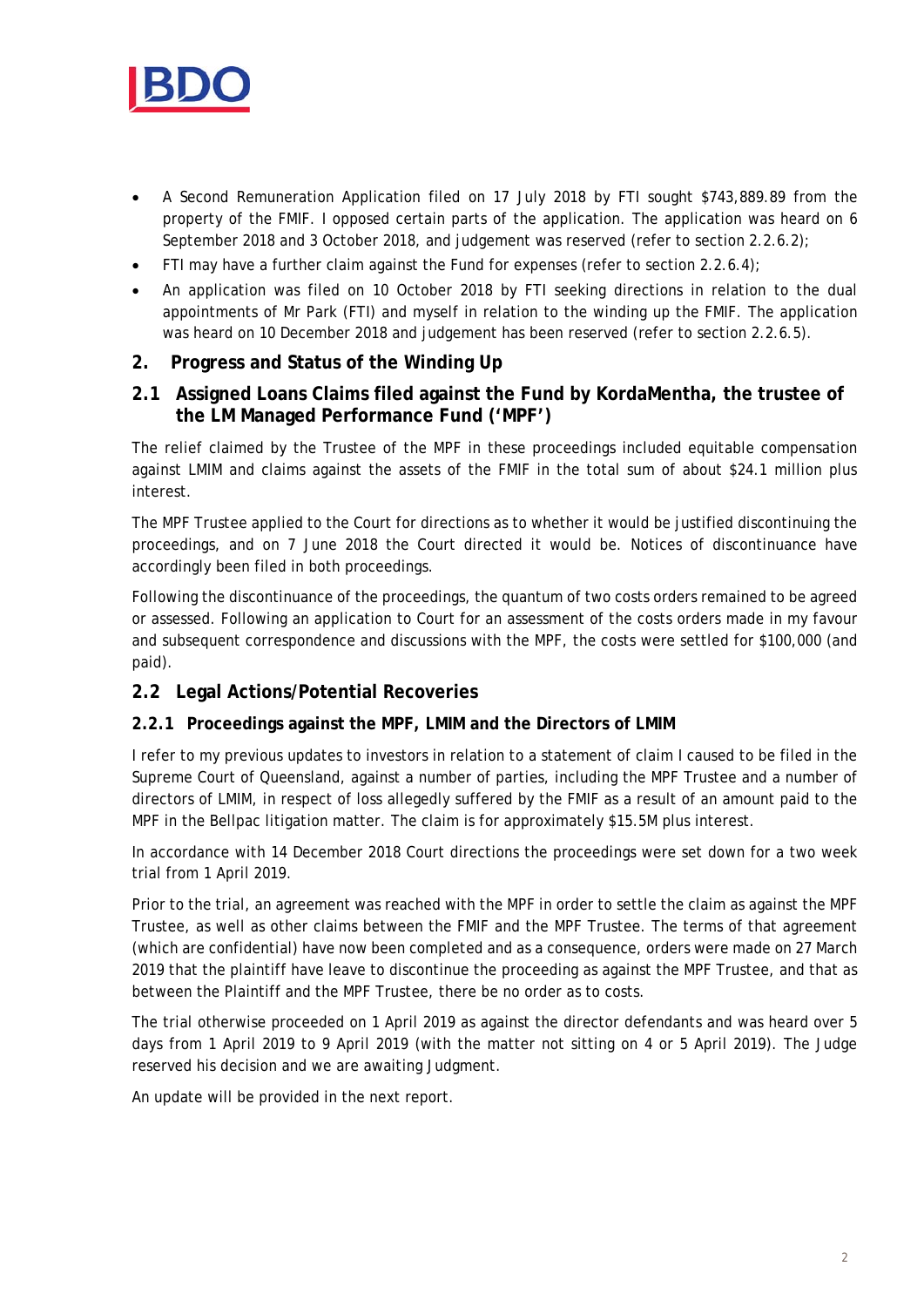

### **2.2.2 Claim Against the Former Auditors**

I refer to my previous updates to investors and briefly summarise the developments since my last report dated 29 March 2019, as follows:

- The proceedings were reviewed by the Court on 18 March 2019 and orders were made for:
	- o The plaintiff to deliver any further and better particulars of the Sixth Further Amended Statement of Claim (the **6FASOC**) by 29 March 2019;
	- o The defendants to advise by 12 April 2019 whether they consent to leave being granted to the plaintiff for the 6FASOC to be filed, and if not, the parties liaise to have the matter relisted for a hearing regarding leave to file the 6FASOC;
	- o The defendants file and serve their defence or defences to the 6FASOC by 31 May 2019;
	- o The matter be listed for further review on a date to be fixed during the week commencing 10 June 2019.
- On 12 April 2019, the defendants advised they did not oppose the plaintiff filing the 6FASOC.
- The 6FASOC was filed on 15 April 2019.
- The proceedings were reviewed by the Court on 13 June 2019, and the following orders were made:
	- o Three applications are to be heard on 26 July 2019 in relation to:
		- The defendant seeking relief from pleading certain paragraphs in their defence on the basis of privilege against self-incrimination;
		- The defendant obtaining leave of the Court to proceed with the third party proceedings against LMIM (In Liquidation);
		- An application by the plaintiff that the plaintiff be joined as a party to the Third Party Proceedings to represent the interests of LMIM in the defence of the Third Party Proceedings in so far as it concerns the FMIF.
	- o The parties subject to the Third Party Proceedings to lodge any requests for further and better particulars of the Third Party Proceedings by 20 June 2019;
	- o The defendants are required to file their proposed defence by 12 July 2019, on the basis that their application to be relieved from pleading to certain paragraphs of the statement of claim is granted.

The proceedings are ongoing and an update will be provided in the next report.

### **2.2.3 Bellpac Proceedings**

In addition to the claim filed and served against the MPF in relation to a loss suffered by the Fund from litigation pertaining to the Bellpac loan noted at items 2.2 above, there is another matter relating to Bellpac that has been progressed during the period, as detailed below.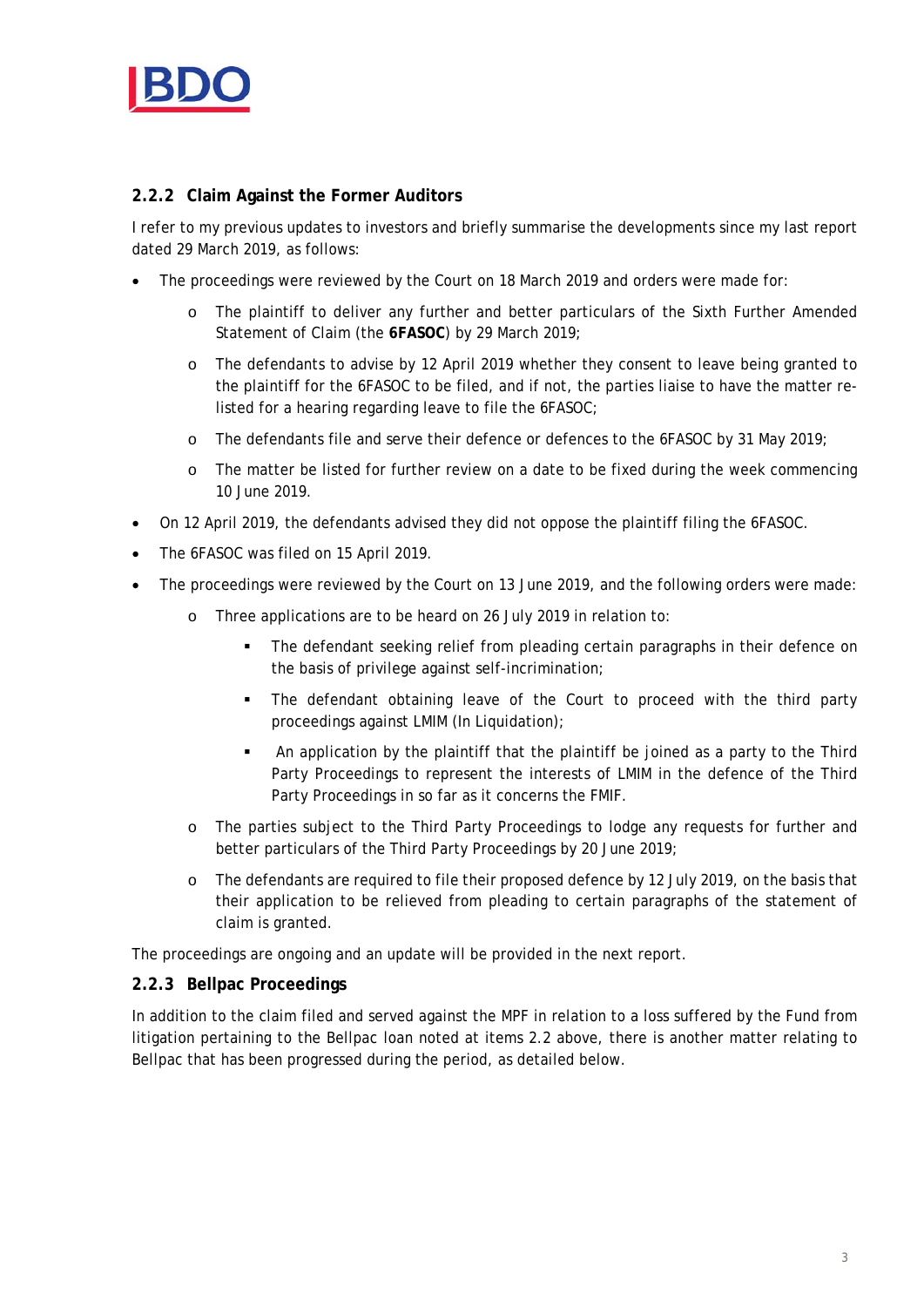

### **Wollongong Coal Ltd (WCL) - \$10 million Convertible Bonds**

I refer to my previous updates to investors and provide a brief summary as follows:

- The liquidator of Bellpac has received the settlement amount of \$2 million from WCL in relation to the claim for redemption of the \$2 million Bonds held in WCL;
- The defendants' appeal of the decision of the Court which acknowledged that Bellpac (under the control of a liquidator) is the true owner of the \$8 million convertible bonds was unsuccessful;
- In January 2016, the Bellpac Liquidator applied for the conversion of the \$8 million Bonds to shares. As WCL did not issue all of the shares as required under the terms of the Bonds, the Bellpac Liquidator brought proceedings against WCL seeking orders requiring WCL to perform its obligation to redeem the Bonds converted to shares outside of the required time;
- The Bellpac liquidator and WCL have entered into a binding heads of agreement (HOA) which relates to the settlement of the litigation commenced against WCL. The terms of the heads of agreement include that WCL will pay to Bellpac a settlement sum of \$6.3 million in return for certain releases and Bellpac returning or cancelling the WCL shares issued to Bellpac;
- The conditions precedent to the settlement with WCL include obtaining necessary approvals to undertake the settlement transactions. In this regard:
	- o The Bellpac Liquidator has obtained creditor approval to enter into the settlement with WCL;
	- o The Court declined to exercise its discretion on WCL's application for approval to acquire and or cancel Bellpac's holding of WCL shares. WCL is now preparing to seek shareholder approval.

The Trustees of the MPF (MPF) have demanded from the Liquidator circa \$680K plus interest out of the proceeds of the Bonds for repayment of funding the MPF allegedly made for the Bonds litigation from late 2010 to early 2013. The MPF has also reserved its rights in relation to claiming 35% of the funds realised from the successful Bonds proceedings.

Developments since my last update to investors are as follows:

- The remaining condition precedent (Sunset Date) to the settlement with WCL has been extended several times and the Liquidator was successful in negotiating, as part of the agreement to extend the Sunset Date, that WCL will pay interest at 3% p.a. from 2 October 2017 until settlement. The Liquidator last entered into a further agreement with WCL, extending the sunset date to satisfy the conditions precedent to 31 March 2019. To date WCL has paid \$2.5M towards the settlement into their solicitors' trust account, which is to be released upon receiving shareholder approval of the settlement. Discussions are ongoing in relation to extending the Sunset Date beyond 31 March 2019 and the terms to apply to same. To date no further extensions have been granted and no further payments have been made by WCL into their solicitors' trust account.
- In relation to the MPF claim for reimbursement of approximately \$680k for funding as referred to above, I have entered into a deed of settlement with the MPF, which includes a condition that the MPF withdraws its claim to the funds.

A further update will be provided in the next report.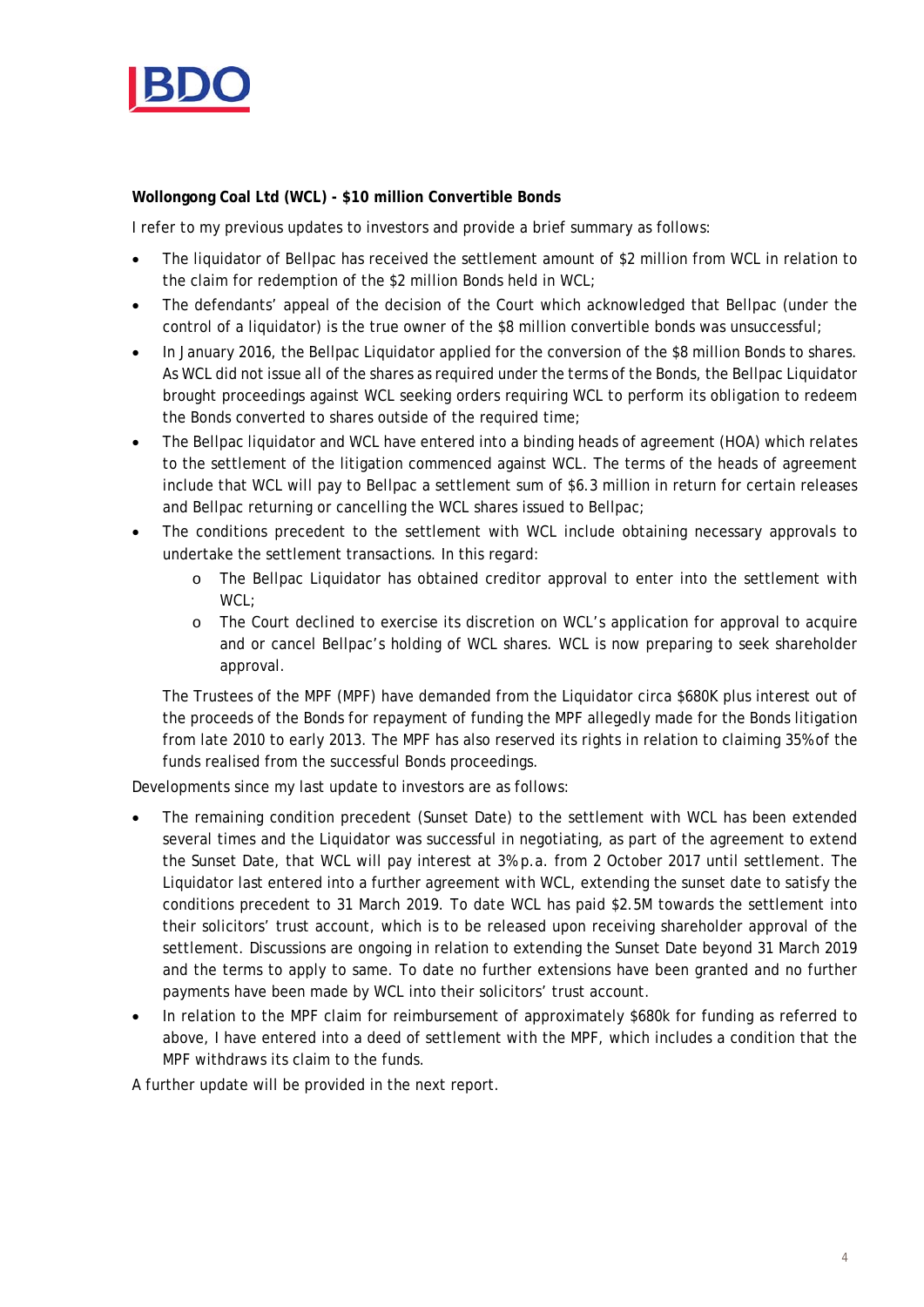

### **2.2.4 Redemptions and Distributions paid to Class B Unit Holders (Feeder Funds)**

I refer to my previous updates to investors and summarise the background as follows:

Investigations were undertaken via the PE conducted in 2015 and subsequent thereto in relation to redemptions and distributions paid to the Class B unit holders (Feeder Funds) when the Fund had suspended redemptions and distributions to other classes of members;

The Feeder Funds are the LM Currency Protected Australian Income Fund (CPAIF), the LM Institutional Currency Protected Australian Income Fund (ICPAIF) and the LM Wholesale First Mortgage Income Fund (WMIF).

On 28 July 2017, I caused to be filed an amended statement of claim against LMIM and the Feeder Funds and the claim was then formally served on the parties. The relief sought in the claim includes declarations to withhold from distributions or payments otherwise payable from the Fund to:

- o CPAIF in the sum of \$40,583,109.06 plus interest, as adjusted for the difference between the sum paid for capital distributions in early to mid-2013 and the amount the CPAIF would otherwise have been entitled as referred to in the amended statement of claim;
- o ICPAIF in the sum of \$5,044,118.30 plus interest, as adjusted for the difference between the sum paid for capital distributions in early to mid-2013 and the amount the ICPAIF would otherwise have been entitled as referred to in the amended statement of claim;
- o WMIF in the sum of \$9,432,090.76 plus interest, as adjusted for the difference between the sum paid for capital distributions in early to mid-2013 and the amount the WMIF would otherwise have been entitled as referred to in the amended statement of claim.
- In October 2017, I caused to be filed an application under Section 59 of the Trusts Act (1973) (QLD) to seek directions in relation to how the differing interests of LMIM are to be represented in the proceedings and an application under Section 500 of the Corporations Act (2001) to seek leave to proceed against LMIM (which is required because it is in liquidation) (the Applications);
- The parties consented to adjourn the hearing of the Applications (which was originally set down on 8 December 2017) to a date to be fixed.
- A Commercial List Application and Statement was filed with the Court on 23 April 2018
- On 24 April 2018 the Court proposed that the Commercial List Application and the leave to proceed application be listed for hearing on 29 May 2018.
- At the hearing on 29 May 2018, the Court indicated it was content for:
	- o The proceeding to be placed on the Commercial List; and
	- o That the proceeding be referred to mediation.
- However, the Court noted that the final form of the orders to be issued by it would be required to take into account how the individual members of the Feeder Funds were to be notified of the proceeding and with that, given the opportunity to apply to the Court to be heard in the proceeding or represented in the mediation.
- Following the hearing on 29 May 2018, the draft orders were circulated by my solicitors and agreed to. The matter was then re-listed for a hearing on 13 June 2018 in order for the final form of the Orders to be reviewed by the Court.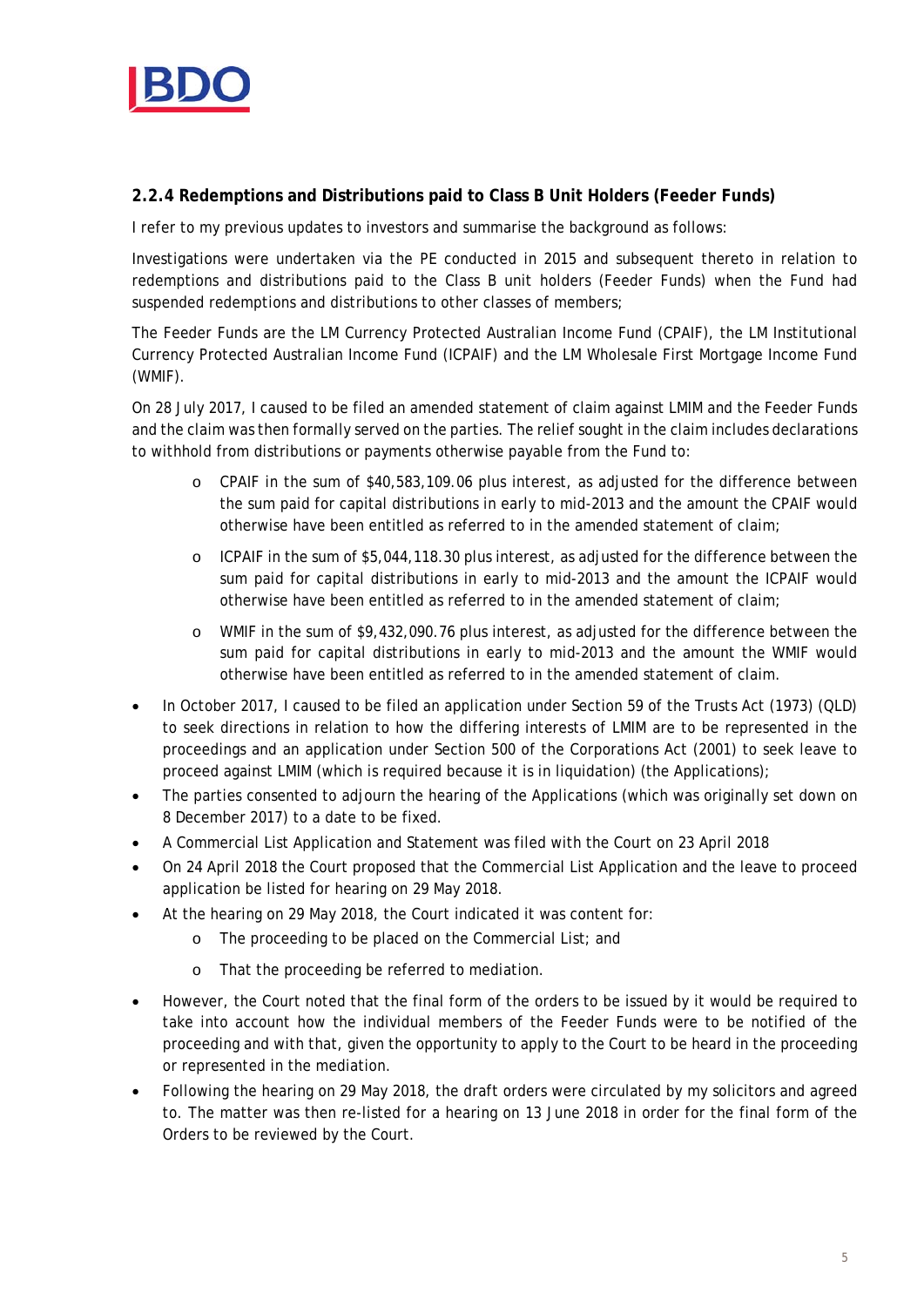

- On 13 June 2018, the Court made Orders including the following:
	- o The proceeding be placed on the Commercial List;
	- o The plaintiff has leave to proceed pursuant to Section 500(2) of the Corporations Act 2001 against LMIM in liquidation;
	- o How the differing interests of LMIM are to be represented pursuant to section 59 of the Trusts Act 1973 (QLD);
	- o That The Trust Company Limited ACN 004 027 749 as custodian of the property of the LM WFMIF (second defendant) is joined to the proceeding, as the fifth defendant;
	- o The plaintiff has leave to file and serve a Further Amended Claim;
	- o FTI are to provide a complete and up to date copy of the registers of members of the CPAIF and ICPAIF to the Receivers for the CPAIF and ICPAIF (Grant Thornton) and to me, by 22 June 2018. This has been done;
	- o The plaintiff is to provide the Receivers for the CPAIF and ICPAIF (Grant Thornton) and the RE of the WMIF (Trilogy) specified categories of documentation, by 29 June 2018;
	- o The plaintiff and FTI are required to give notice to members of the CPAIF and the ICPAIF of this proceeding, the Further Amended Claim, the Second Further Amended Statement of Claim and the form of notice attached to the Orders issued by the Court. This has been done;
	- o The plaintiff is required to give notice to all members of the CPAIF and ICPAIF of further documents filed in these proceedings by posting the documents to www.lmfmif.com;
	- o The parties are directed to attend a mediation to be completed by 28 September 2018. This was subsequently extended with the mediation held on 5, 6 and 20 November 2018.
- The Feeder Funds claim was successfully meditated on 5, 6 and 20 November 2018, and a Deed of Settlement, subject to several conditions precedent, was executed by all parties in December 2018.
- The terms of the deed are confidential and were subject to several conditions precedent, including:
	- o Myself, Mr Jahani, Trilogy Funds Management Limited ("Trilogy") and the Trust Company Limited were each to apply for, and obtain judicial advice to the effect that the relevant party making the application is justified in entering into and performing the deed. Each party was obliged to apply for such judicial advice by 1 February 2019 and to use best endeavours to have the application heard by 15 March 2019;
	- o orders made giving authority for an interim distribution to be made to FMIF members. I was obliged to make this application by 1 February 2019 and use my best endeavours to have it heard by 15 March 2019;
	- o The interim distribution is made within three weeks of the Court delivering judgment in relation to the Authority Application.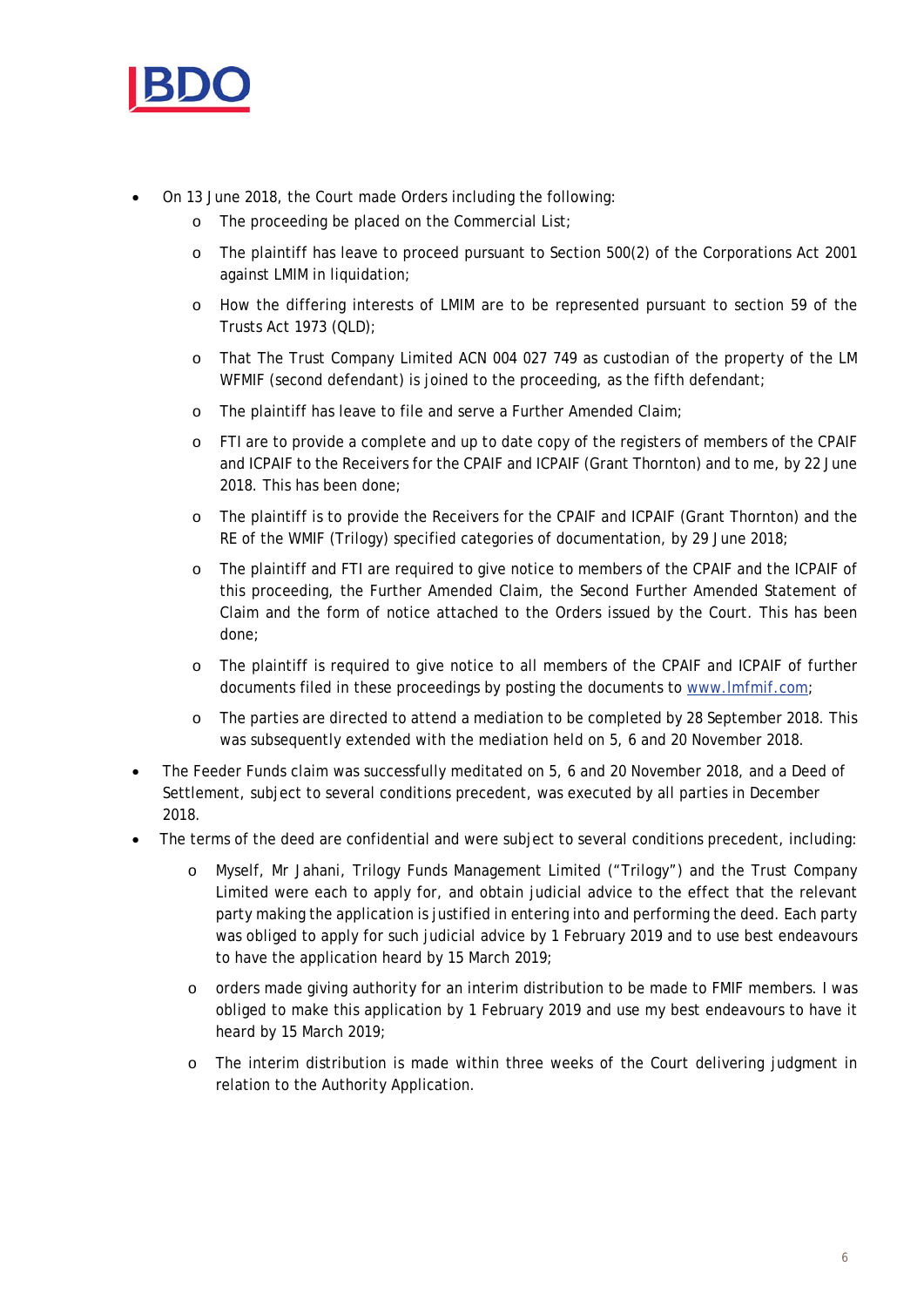

- The above parties subsequently applied for and obtained judicial advice to the effect that the relevant party making the application is justified in entering into and performing the deed. The filed Judicial Advice Applications were heard by the Court on 2 and 3 May 2019.
- On 22 May 2019 the Court directed that:
	- o I am, along with the other parties, are justified in entering into and performing the terms of the Deed of Settlement and Release, and
	- o I am justified in making an interim distribution to the members of the FMIF, if I am conferred with this authority in the FTI Remuneration Proceedings filed 1 February 2019.
- I am awaiting the decision as to whether I am conferred with the authority to make an interim distribution in the amount of 6.5 cents to investors.

If the condition precedent providing me with the authority to make the distribution is satisfied and the settlement proceeds, in broad terms, the financial impact of the settlement will be as follows:

- The claims totalling approximately \$56M are settled for total amounts of approximately 50% of the claim by withholding distributions to the three feeder funds.
- The withholding of funds will be made over a number of distributions, with only a proportion of funds being retained, so as to spread the effect of the settlement over all of the distributions of the current and projected recoveries in the winding up.
- The proportions are designed so that the feeder funds repay at approximately the same rate as each other, with that rate increasing after the first \$66million of distributions to investors.

Further information regarding the settlement and my recent applications to Court regarding same can be accessed by investors through a secure portal on the www.lmfmif.com website.

### **2.2.5 Various claims against guarantors**

There are only two remaining matters that can be summarised, as follows

- A deed of settlement has been entered into with a guarantor for \$100,000 payable over the period to 1 November 2019 with \$40,000 paid to date.
- PTAL as custodian of the FMIF obtained judgment against a guarantor, for approximately \$3 million, plus interest and costs. The trustee in bankruptcy has identified potential recoveries for the benefit of creditors of which the Fund is a major creditor. I continue to liaise with the trustee in regard to his continuing investigations. The bankrupt, along with other parties, contributed land to a development. The land was subdivided, developed and sold, and the net proceeds of sale in the sum of approximately \$12 million is presently held in a solicitors trust account on an interim basis, protected by certain undertakings given by the solicitor holding the funds. The trustee claims an entitlement in respect of at least a portion of the funds held in the solicitors trust account however, other parties to the dispute allege that associated entities of the bankrupt are entitled to the funds. I have instructed PTAL as custodian of the FMIF to enter into a Deed of Indemnity to fund a public examination and any agreed recovery proceedings in respect of this matter. An application to issue summonses for a public examination and supporting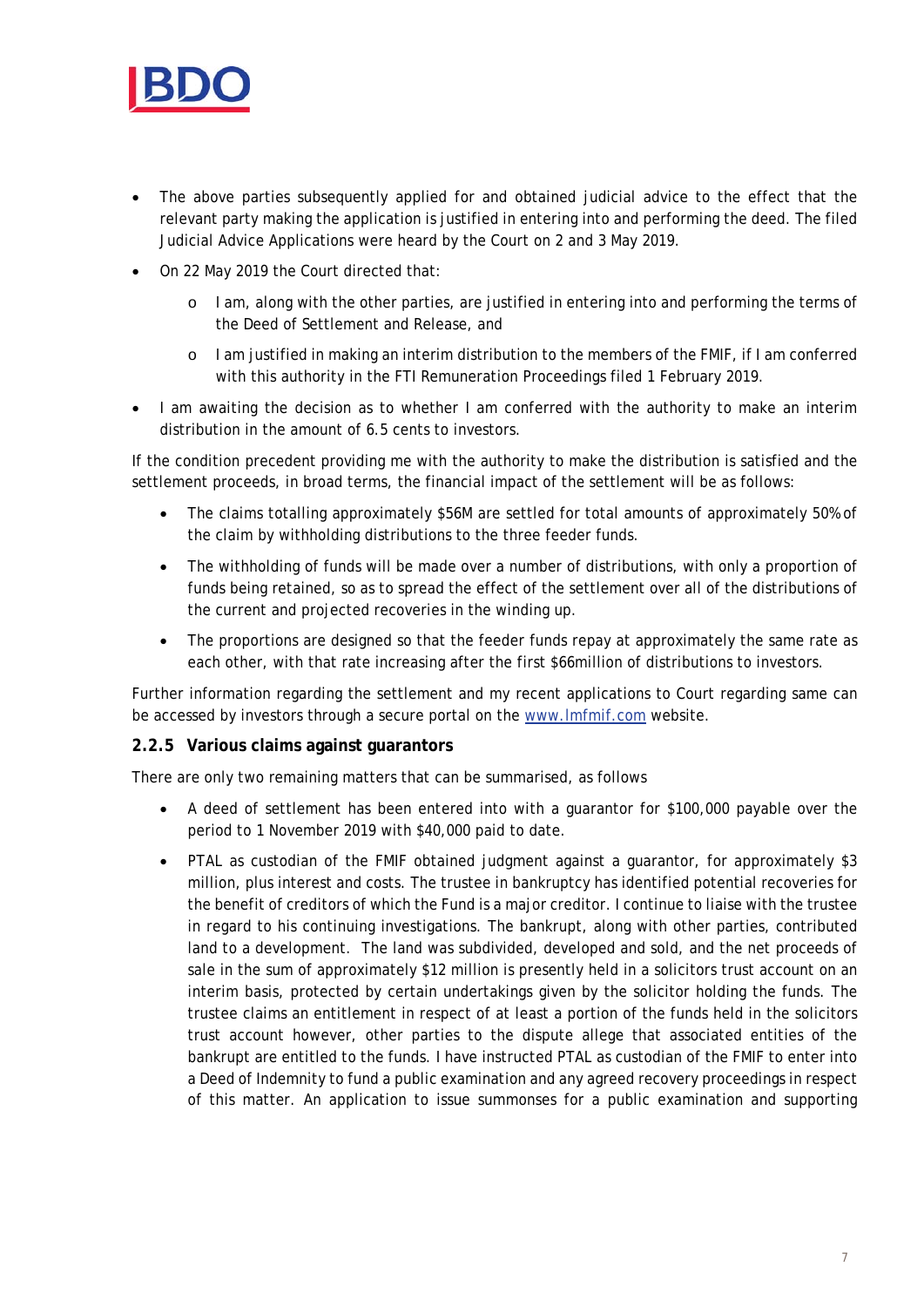

material has been filed in the Court and the trustees are awaiting the Court's determination of the application.

### **2.2.6 Liquidators of LMIM (FTI Consulting)**

#### **2.2.6.1 Remuneration claim and expenses claim**

I refer to my previous reports to investors.

The judgement regarding and orders made in relation to FTI's first remuneration claim and indemnity claim are available on the websites www.lmfmif.com and www.lminvestmentadministration.com.

#### **2.2.6.2 Second FTI Remuneration Application**

On 17 July 2018, Mr Park of FTI, who is now the sole Liquidator of LMIM, filed an application in the Court seeking payment of remuneration of \$743,889.89 inclusive of GST from property of the FMIF, relating to various periods between 19 March 2013 and 30 June 2018. I opposed certain parts of the application. The application was heard on 6 September 2018 and 3 October 2018.

Judgement is reserved on the Second FTI Remuneration Application.

#### **2.2.6.3 Indemnity claim against the Fund and proof of debt process**

If a debt or claim is admitted by FTI in the winding up of LMIM and a claim for indemnity out of the FMIF with respect to such debt or claim is identified, I summarise the required process as outlined in the Orders made on 17 December 2015, as follows:

- FTI must notify me within 14 days of the admittance of a claim of any claim for indemnity against the assets of the Fund;
- Within 14 days I may seek further information in relation to the claim;
- Within 30 days of receipt of the claim from FTI or from receipt of further information I have requested, I am required to:
	- o Accept the claim, or
	- o Reject the claim, or
	- o Accept part of it and reject part of the claim; and
	- o To give FTI written notice of the decision;
- I am required to give FTI written reasons for rejecting any part of a claim within 7 days after giving notice of my decision including those claims identified through the proof of debt process mentioned above;
- Within 28 days of receiving a notice of rejection, FTI may apply to the Court for directions in relation to the rejection and advise the creditor of my decision and other specified matters.

FTI have informed me they have identified Creditor Indemnity Claims with respect to a proof of debt lodged by Norton Rose for the sum of \$315,601.21 (**Norton Rose Proof**) and a proof of debt lodged by EY in the sum of \$158,896.51 (**First EY Proof**).

I have written to FTI rejecting the Creditor Indemnity Claim made in respect of the claim notified by the Norton Rose Proof and provided reasons for my decision.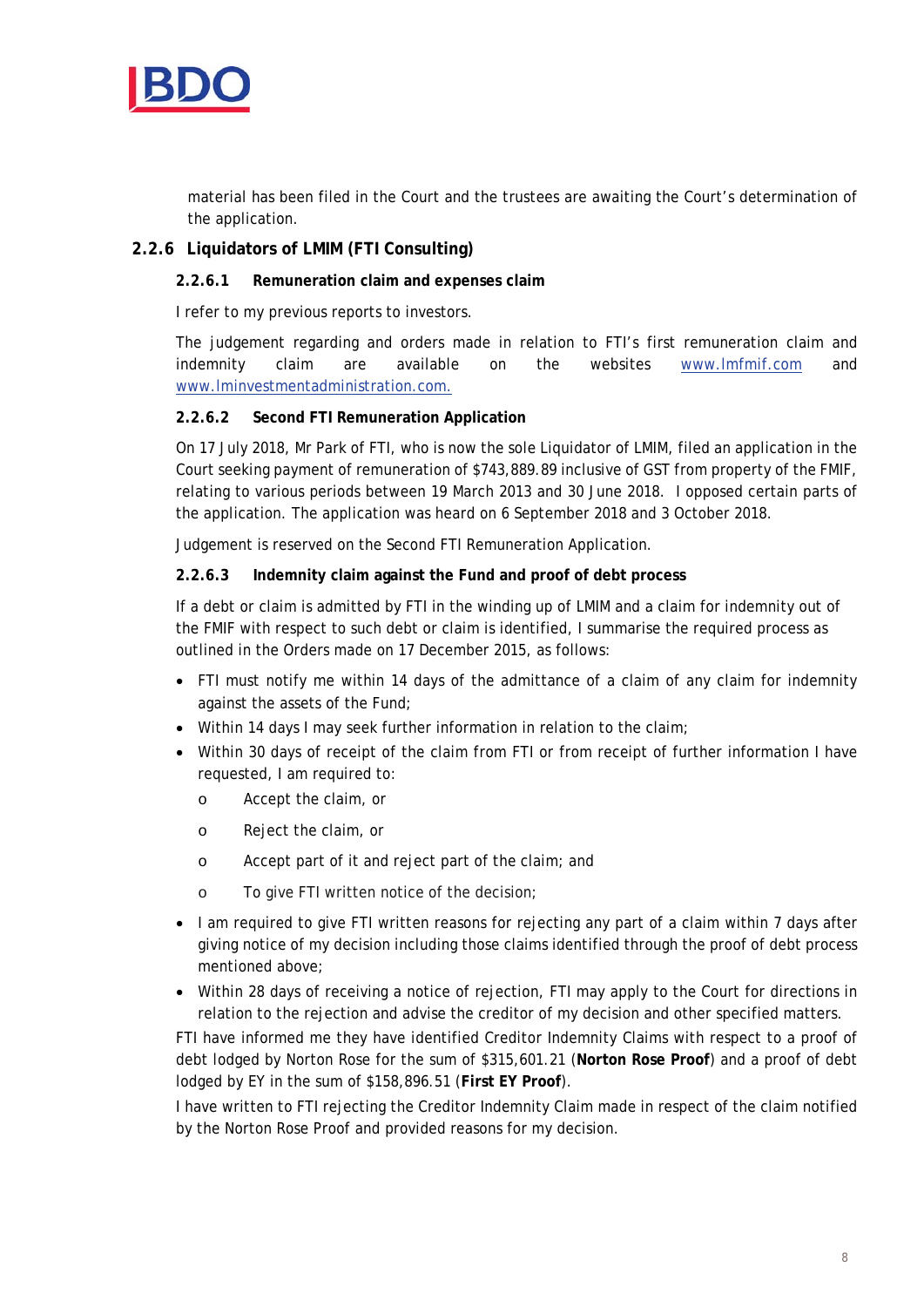

I am awaiting the provision of further information in relation to the First EY Proof before the time period for me to accept or reject that Creditor Indemnity Claim begins to run.

FTI have notified me that they have received a proof of debt lodged by EY for the sum of approximately \$180 million (**Second EY Proof**). That proof asserts that, to the extent that the claims made by LMIM as RE of the FMIF against EY in the claim against the former auditors are successful, EY will suffer loss or damage which is recoverable from LMIM. FTI have requested further information in relation to the Second EY Proof and they have not yet notified me of whether a Creditor Indemnity Claim has been identified in respect of the claim notified by the Second EY Proof.

These claims for indemnity may be subject to the "clear accounts rule" as described in previous reports to investors, and if so, a set off against that claim may be available.

An update will be provided to investors in relation to this matter in my next report.

#### **2.2.6.4 Expenses**

FTI's solicitors have notified my solicitors that FTI intends to claim indemnity from the FMIF (and other funds) for a portion of certain corporate expenses incurred during the administration and Liquidation of LMIM. The precise amount of this claim is not yet known.

An update will be provided to investors in relation to this matter in the next report.

#### **2.2.6.5 Further application by FTI for directions**

On 10 October 2018, Mr Park filed an application seeking directions in relation to the dual appointments of Mr Park and I to wind up the FMIF including directions to the effect that:

- My appointment continues only in relation to certain specific legal proceedings and Mr Park take responsibility for ensuring the FMIF is wound up in accordance with its Constitution;
- That Mr Park is directed to act as contradictor to the Breach of Trust Proceedings and the Feeder Fund Proceedings;
- That Mr Park and I each submit budgets of remuneration and expenses to the conclusion of the winding up, that the remuneration of the Liquidator and the Receiver be fixed or determined on the hearing of the application in the amount of 50% of the amount stated in the relevant budget and paid during the course of the winding up, with all other remuneration and expenses of the Liquidator and Receiver to be deferred and sought at the conclusion of the winding up at which time the amounts stated in the budgets can be reduced, increased or stay the same.

The application was heard on 10 December 2018. Judgement is reserved.

An update will be provided to investors in relation to this matter in the next report .

### **2.2.7 Claim filed against LMIM**

I refer to my previous report to investors and summarise the background as follows:

- In November 2016, I caused LMIM as RE of the FMIF to commence a proceeding against LMIM in relation to certain transactions to avoid possible expiry of the statutory limitation periods for making the claims;
- This claim alleges that, *inter alia*, LMIM breached its duties to members of the FMIF by:
	- o causing to be paid out of assets of the FMIF management fees in advance of it becoming entitled to payment of same;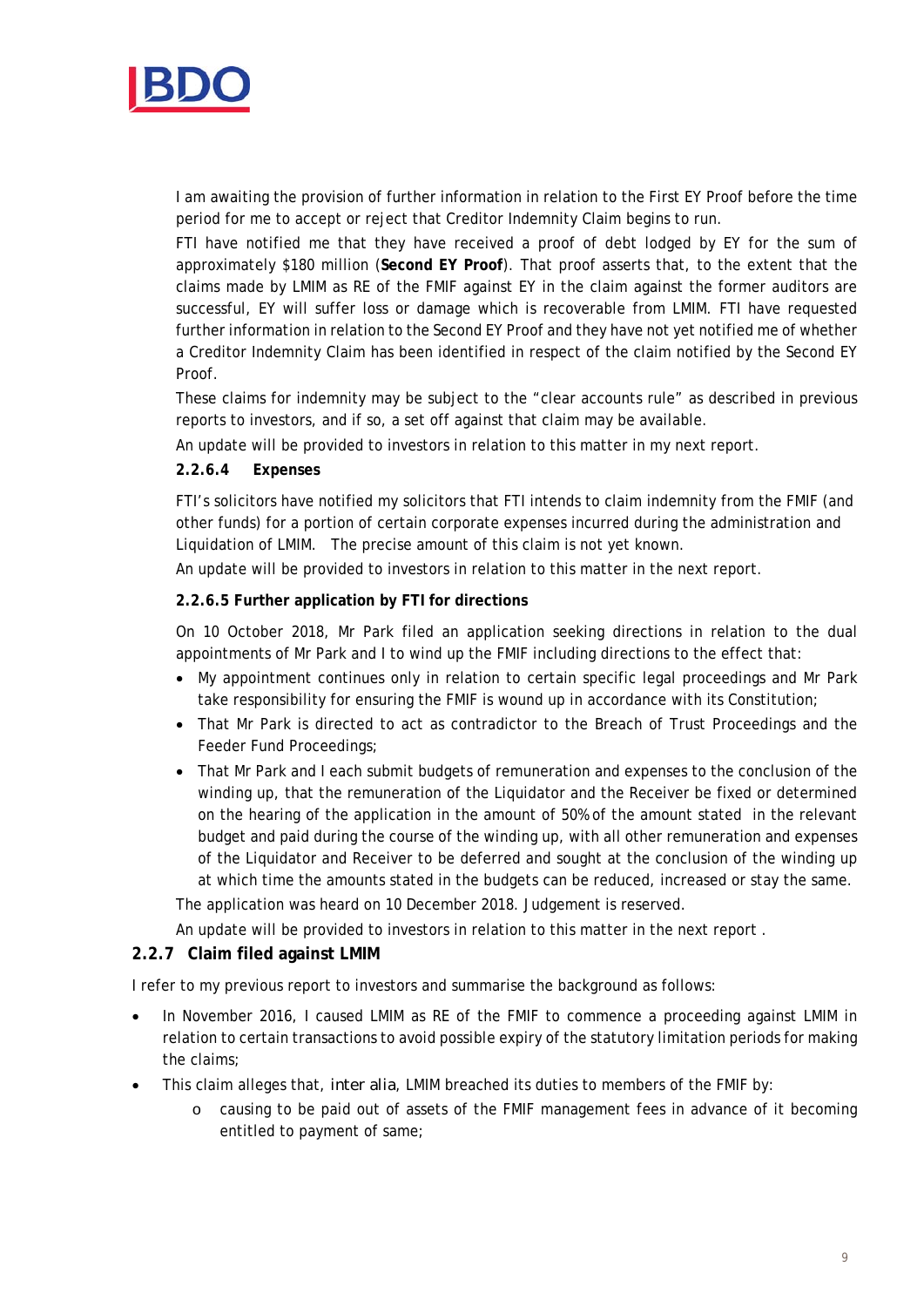

- o overpaying management fees to itself out of assets of the FMIF;
- o causing to be paid to LMA additional fees purportedly for loan management and controllership services;
- o directing payments to be made by the MPF, purportedly in satisfaction of liabilities owed by the MPF to the FMIF, to be paid to itself as RE of the feeder funds;

On 25 July 2018, the Court directed that I represent the interests of LMIM as RE of the FMIF, that Mr Park represent the interests of LMIM in its own capacity, granted leave to proceed with this claim and ordered that the claim be stayed until further order. A stay of the proceeding was sought because the extent to which it is necessary to proceed with the claims made in the proceeding will not be clear until after the proof of debt process is completed.

Subject to any directions that may be made by the Court, if the claims made in this proceeding are successful, they may be able to be relied upon as a set-off against certain claims made by LMIM for indemnity out of assets of the FMIF, including those claims identified through the proof of debt process mentioned above or claims made by other parties seeking to subrogate to LMIM's alleged rights of indemnity.

The current status of this claim is that it remains stayed until further order. I will keep investors updated as to the progress of this claim.

# **3 Management Accounts**

As advised in my previous report, the management accounts for the half-year ending 31 December 2018 are available on the website www.lmfmif.com.

The management accounts for the year ending 30 June 2019 will be uploaded to the website www.lmfmif.com by 30 September 2019.

# **4 Investor Information**

### **4.1 Estimated Return to Investors**

I provide an estimated return to Investors of between 13.9 cents and 14.2 cents per unit as at 31 May 2019, calculated as follows:

| <b>Description</b>                                                                                                              | \$<br>Low  | \$<br><b>High</b> |
|---------------------------------------------------------------------------------------------------------------------------------|------------|-------------------|
| Cash at bank                                                                                                                    | 63,335,000 | 63,335,000        |
| Other assets                                                                                                                    | 242,546    | 1,314,367         |
| <b>Estimated Assets Position</b>                                                                                                | 63,577,546 | 64,649,367        |
| Other unsecured creditors                                                                                                       | 1,455,211  | 1,455,211         |
| FTI Fees & legal expenses advised (subject to approval)- refer<br>to Section 2.2.6.4 for further details - maximum amount shown | 918,458    | 918,458           |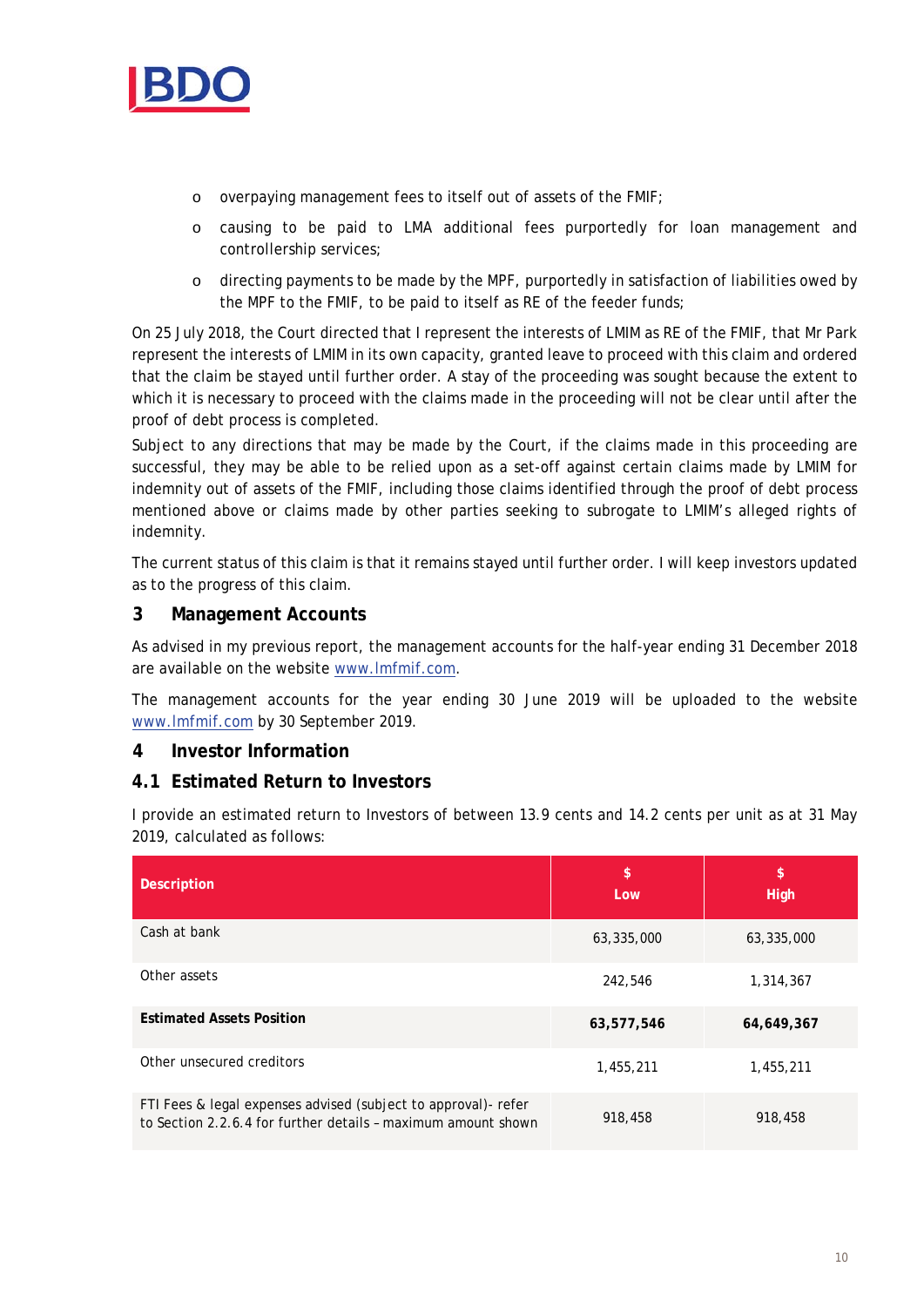

| <b>Description</b>                                                  | \$<br>Low   | \$<br><b>High</b> |
|---------------------------------------------------------------------|-------------|-------------------|
| Receiver's fees & outlays (BDO) 1 November 2018 to 30 April<br>2019 | 1,273,847   | 1,273,847         |
| Receiver's fees & outlays (BDO) 1 May 2019 to 31 May 2019           | 110,021     | 110,021           |
| <b>Total Liabilities</b>                                            | 3,757,537   | 3,757,537         |
| Estimated net amount available to investors as at 31 May<br>2019    | 59,820,008  | 60,891,830        |
| Benefit of Feeder Fund settlement of amounts withheld*              | 8,837,896*  | 8,996,249*        |
| Total investor units (AUD Equivalent as at 31 May 2019)             | 493,787,183 | 493, 787, 183     |
| Estimated return in the dollar                                      | 0.139       | 0.142             |

\*The above estimates include the potential benefit of the Feeder Funds settlement up to the amount of the net amount of cash presently available. If further recoveries are made this will increase the amount due from the Feeder Funds settlement. However, as noted at section 2.2.4 above, the settlement entered into by the parties to the Feeder Fund proceedings is subject to the satisfaction of a number of conditions precedent. One of those conditions precedent remains outstanding, in respect of which the parties await a decision of the Supreme Court of Queensland in Proceedings 3508 of 2015. The settlement will not take effect until such time as this condition precedent has been satisfied. As a result, the above estimates are subject to change.

Please note that the estimate and prior estimates do not take into account future operating costs and future Receiver's fees or any legal recoveries against borrowers, valuers or other third parties.

The Feeder Fund settlement, if it proceeds, will reduce the amount of cash to be paid to the Feeder Funds as a result of certain amounts which are to be retained under that settlement as explained in section 2.2.4 above. Based on the amounts in the above table, I attach at Annexure 1 calculations showing the net amounts payable in the dollar to the Feeder Funds, as follows:

| <b>Feeder Fund</b>                                                    | Low   | <b>High</b> |
|-----------------------------------------------------------------------|-------|-------------|
| LM Currency Protected Australian Income Fund ("CPAIF")                | 0.083 | 0.085       |
| LM Institutional Currency Protected Australian Income Fund ("ICPAIF") | 0.083 | 0.085       |
| LM Wholesale First Mortgage Income Fund ("WFMIF")                     | 0.123 | 0.125       |

These are the amounts that would be paid to the responsible entities of each of the Feeder Funds. The costs and expenses of the Feeder Funds would need to be deducted from the net cash that is paid to each of the Feeder Funds before a distribution is made to Feeder Fund investors.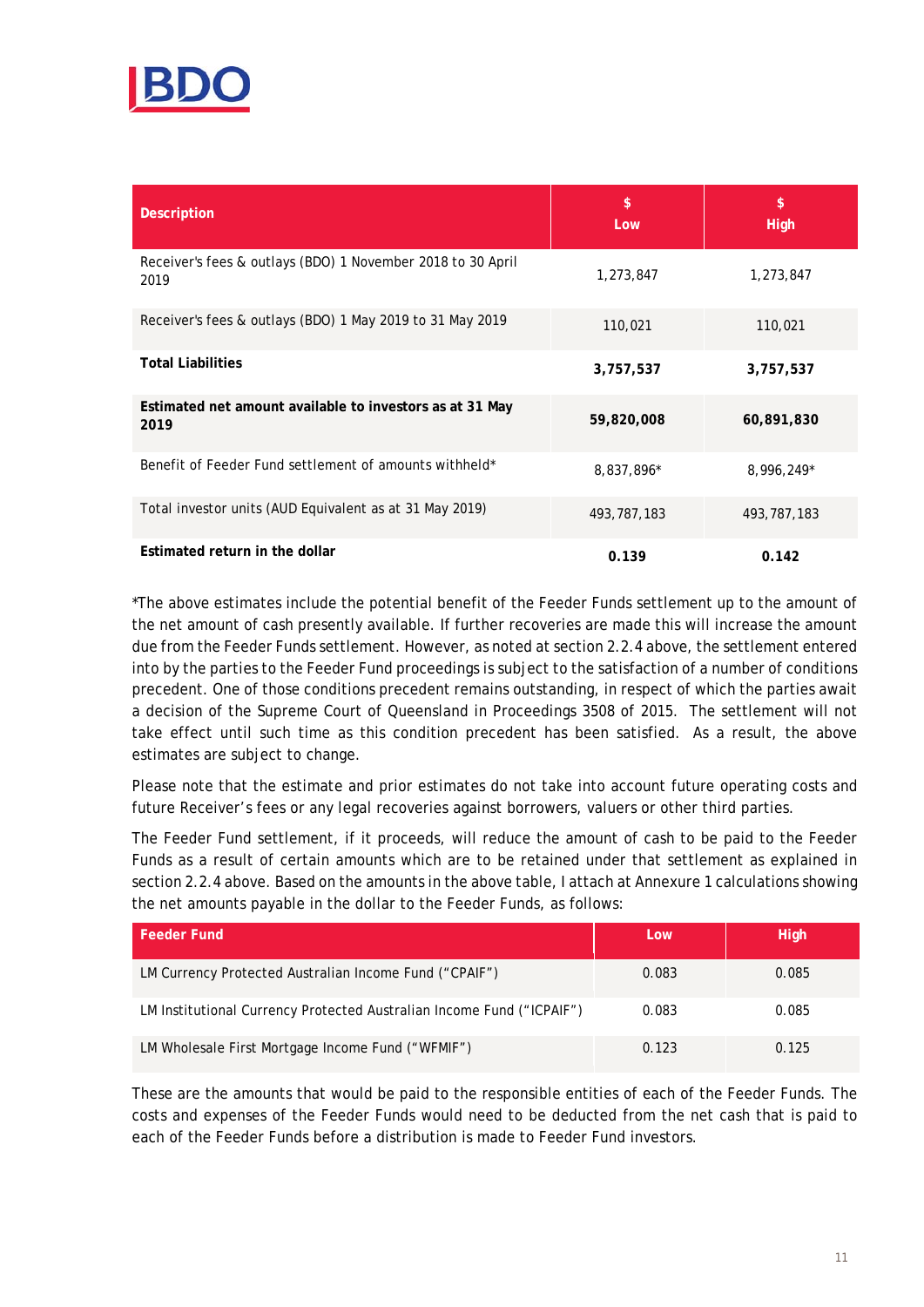

# **4.2 Investments made in Foreign Currencies and Distributions to Investors**

Investigations undertaken by BDO have identified that the number of units held by investors who invested in foreign currencies appears to be incorrectly recorded in the membership records of the FMIF.

It appears that when LMIM transferred the member records of the FMIF to a new database in 2010 the number of units of investors who invested in a foreign currency were incorrectly recorded in the new database, by allocating to the investors concerned one unit in the FMIF for each unit of foreign currency invested, rather than one unit in the FMIF for each \$1AUD invested (after the foreign currency amount invested had been converted to AUD at the applicable exchange rate) in accordance with the PDS and Constitution.

I applied to court on 1 February 2019 seeking directions to make an interim distribution to investors and seeking orders as to the treatment of the foreign currency investors in that distribution. The application was heard on 13 March 2019 with the decision reserved. This is expected shortly with the distribution of 6.5 cents in the dollar to be made within 21 days of the decision being handed down

# **4.3 Ongoing Reporting to Investors**

Reports will be distributed to investors in accordance with the preferred method of correspondence recorded for each investor in the Fund's database. In order to assist in reducing distribution costs, it would be appreciated if investors could nominate an email address as their preferred method to receive correspondence. Investors may update their details as outlined in Section 4.4 below. For those investors that do not have an email address, correspondence will continue to be sent to you via post.

My next report to investors will be issued by 30 September 2019.

# **4.4 Investors Queries**

For any changes to investors details, please review the Useful Forms/Procedures tab on the website www.lmfmif.com which includes information regarding the following procedures:

- Change of Contact Address/Bank Account Details
- Change of Contact Address/Bank Accounts Details of a Deceased Estate
- Change of Trustee of Self-Managed Super Fund
- Transfer of Unit Holding from a Super Fund/ Trustee Company to Personal Name(s)
- Transfer of Unit Holding from a Deceased Estate to a Sole Survivor
- Transfer from a Deceased Estate to a Beneficiary of an Estate

It is a requirement that advisors or other third parties acting on behalf of Unit Holders are doing so pursuant to a relevant Authority/Power of Attorney. Please ensure that a relevant Authority/Power of Attorney accompanies the abovementioned documents as necessary (if an Authority/Power of Attorney has not previously been provided).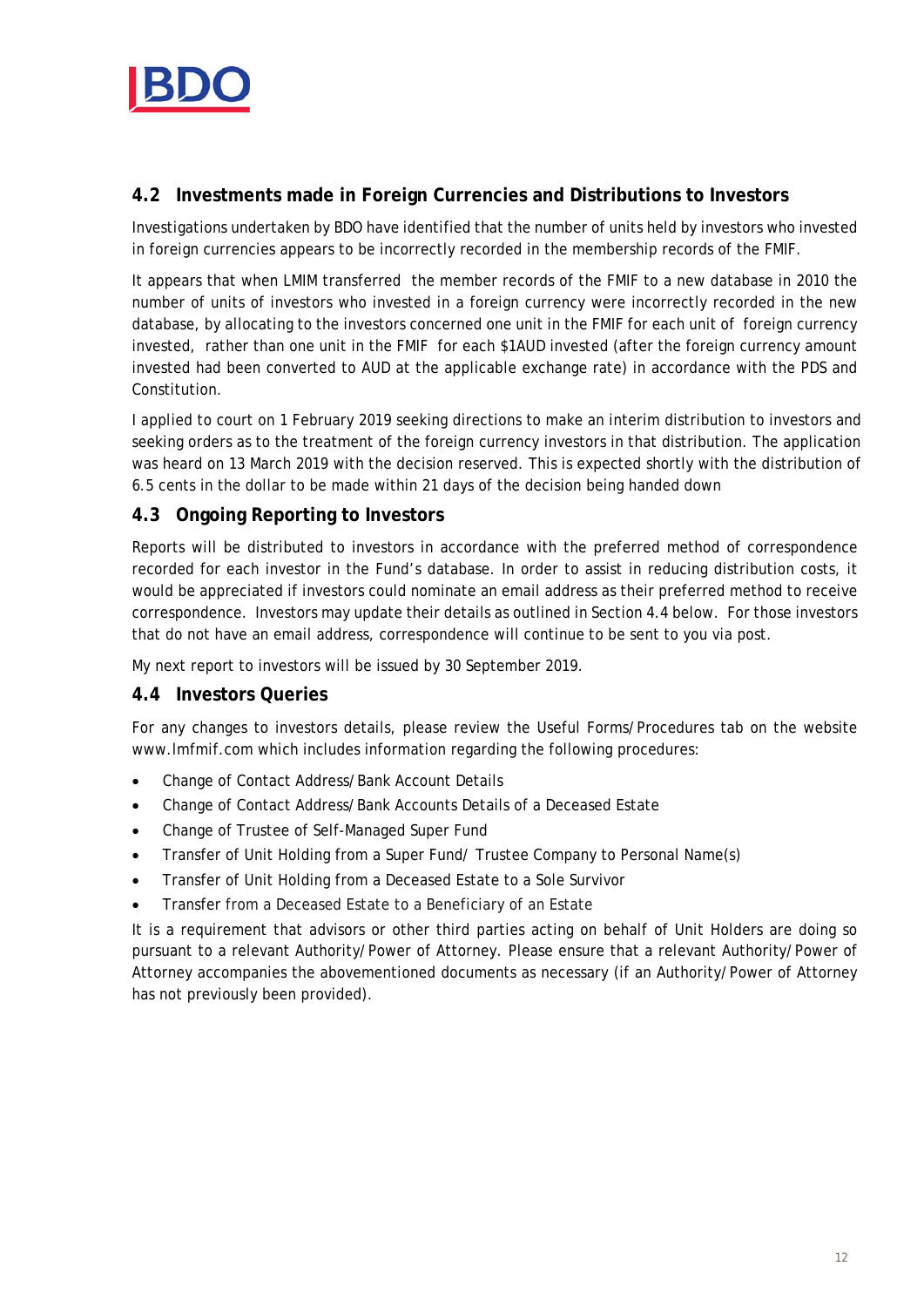

It is preferable that all questions about the winding up, or communications are sent via email to enquiries@lmfmif.com with original documents to be mailed as required to:

BDO GPO Box 457 Brisbane QLD 4001 Phone: +61 7 3237 5999  $Fax: +61 7 3221 9227$ 

# **5 Receiver's Remuneration and Expenses**

There have been eleven applications to Court to date to approve my remuneration from the date of my appointment on 8 August 2013 until 30 April 2019.

The eleventh application for the approval of my remuneration for the period 1 November 2018 to 30 April 2019 will be heard by the Court on 2 July 2019. My remuneration claim for this period is in the amount of \$1,248,853.10 (inclusive of GST) plus outlays of \$24,994.15 (inclusive of GST) in relation to my role as the person responsible for ensuring the FMIF is wound up in accordance with its constitution.

A copy of all documentation in relation to my applications can be found on the website www.lmfmif.com.

In addition to the remuneration previously approved by the Court and the eleventh application set out above, I calculate that, on a time basis, I have incurred further remuneration of \$99,959.00 (exclusive of GST) plus outlays of \$60.31 (exclusive of GST) from 1 May 2019 to 31 May 2019 as detailed in the attached summary.

### **6 Queries**

Should unit holders wish to advise of any changes in details or require further information, please contact BDO as follows:

BDO GPO Box 457 Brisbane QLD 4001 Phone: +61 7 3237 5999 Fax: +61 7 3221 9227 Email: enquiries@lmfmif.com

Yours sincerely

David Whyte

Receiver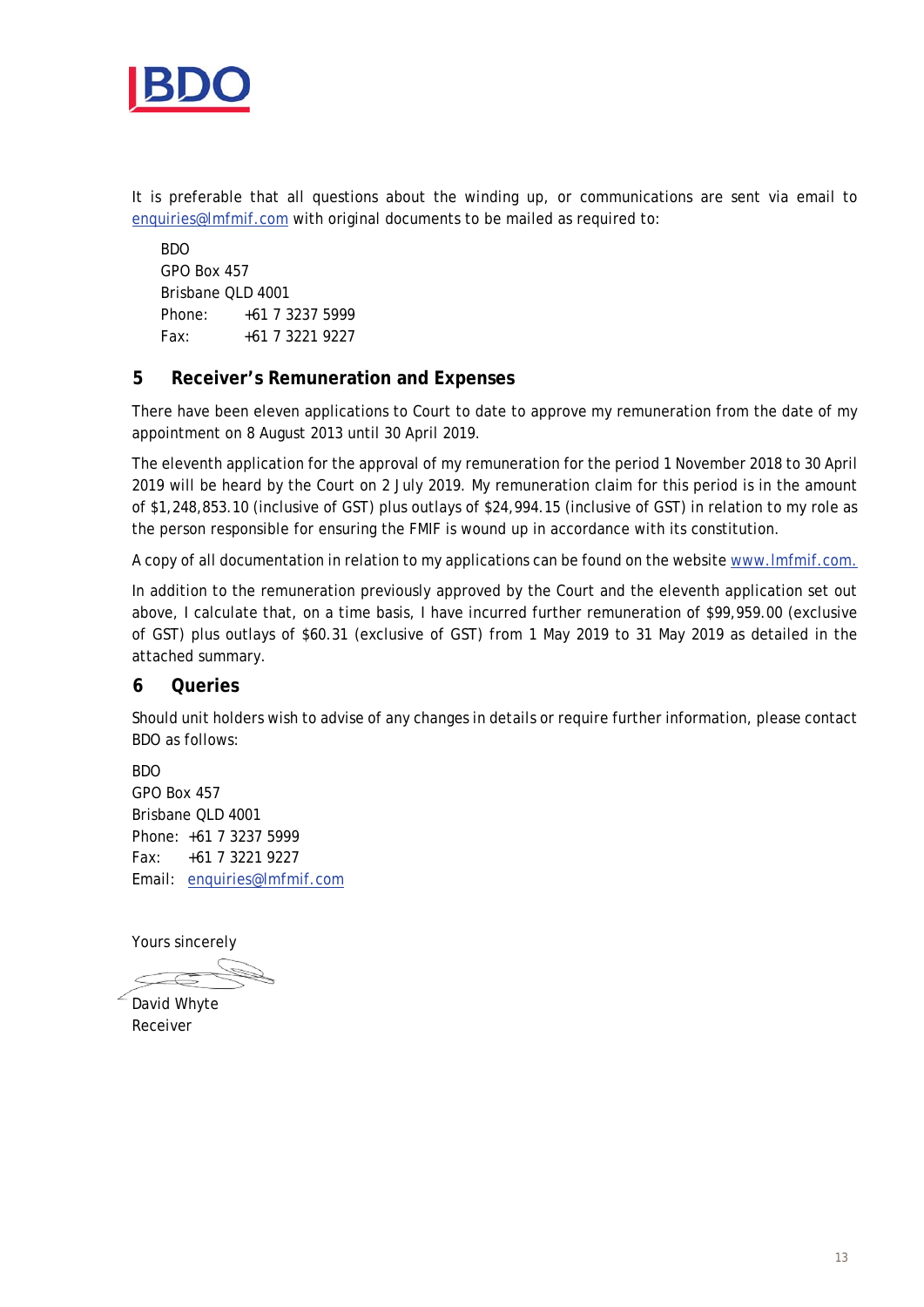

#### **ANNEXURE 1**

#### **ESTIMATED RETURN TO FEEDER FUNDS**

|                    |                        |                                | <b>High</b>                      |                           |                              |                              |                                 |                           |                              |
|--------------------|------------------------|--------------------------------|----------------------------------|---------------------------|------------------------------|------------------------------|---------------------------------|---------------------------|------------------------------|
| <b>Feeder Fund</b> | <b>Number of Units</b> | <b>Distribution</b><br>$($ \$) | <b>Amounts</b><br>withheld (\$). | Net Amount<br>Paid $(\$)$ | <b>Net Cents</b><br>per Unit | <b>Distribution</b><br>$($)$ | <b>Amounts</b><br>withheld (\$) | Net Amount<br>Paid $(\$)$ | <b>Net Cents</b><br>per Unit |
| <b>CPAIF</b>       | 120,702,630            | 16,782,918                     | 6.713.167                        | 10,069,751                | 0.083                        | 17,083,625                   | 6,833,450                       | 10,250,175                | 0.085                        |
| <b>ICPAIF</b>      | 9,350,802              | 1,300,168                      | 520,067                          | 780,101                   | 0.083                        | 1,323,464                    | 529,386                         | 794,078                   | 0.085                        |
| <b>WFMIF</b>       | 99,488,929             | 13,833,290                     | 1,604,662                        | 12,228,628                | 0.123                        | 14,081,147                   | 1,633,413                       | 12,447,734                | 0.125                        |
| Total              | 229,542,361            | 31,916,376                     | 8,837,896                        | 23,078,480                |                              | 32,488,236                   | 8,996,249                       | 23,491,987                |                              |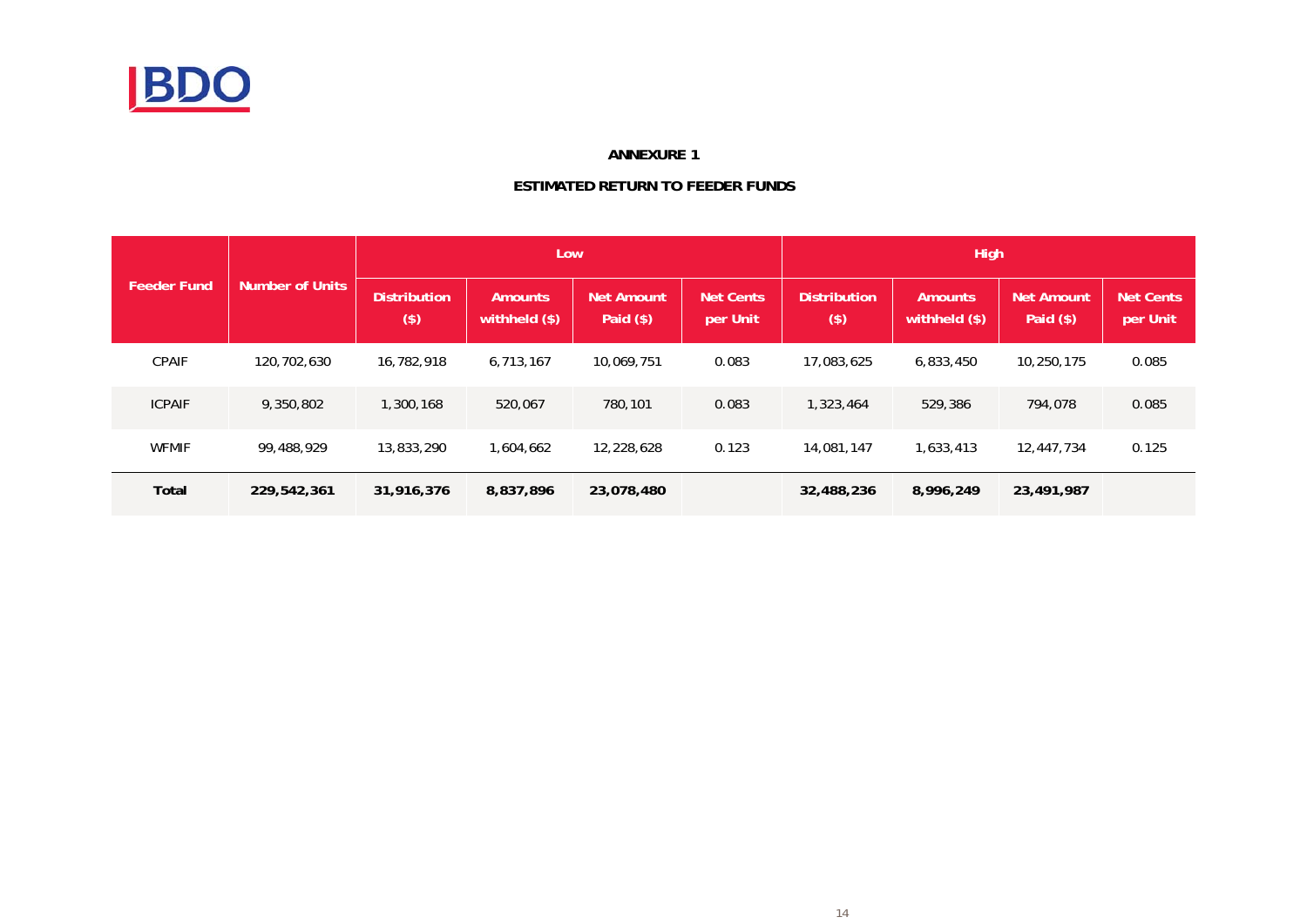

#### **REMUNERATION REPORT - Summary of professional fees by category of work for the period 1 May 2019 to 31 May 2019**

#### **LM First Mortgage Income Fund (Receiver Appointed)**

|                       |                             |               |                      | <b>Totals</b> | <b>Task Area</b> |           |                  |           |          |          |                  |          |                |           |
|-----------------------|-----------------------------|---------------|----------------------|---------------|------------------|-----------|------------------|-----------|----------|----------|------------------|----------|----------------|-----------|
|                       |                             |               |                      |               | Assets           |           | <b>Creditors</b> |           | Trade On |          | <b>Dividends</b> |          | Administration |           |
| Employee              | <b>Position</b>             | Rate          | hrs                  |               | hrs              |           | hrs              |           | hrs      |          | hrs              |          | hrs            |           |
| David Whyte           | Partner                     | 595           | 50.3                 | 29,928.50     | 24.6             | 14,637.00 | 2.2              | 1,309.00  | 2.0      | 1,190.00 |                  |          | 21.5           | 12,792.50 |
| Clark Jarrold         | Partner                     | 595           | 4.8                  | 2,856.00      | 4.8              | 2,856.00  |                  |           |          |          |                  |          |                |           |
| Craig Jenkins         | Partner                     | 525           | 1.0                  | 525.00        | 1.0              | 525.00    |                  |           |          |          |                  |          |                |           |
| <b>Charles Haines</b> | <b>Associate Director</b>   | 510           | 2.0                  | 1,020.00      |                  |           | 2.0              | 1,020.00  |          |          |                  |          |                |           |
| Alastair Raphael      | Senior Manager              | 485           | 13.9                 | 6,741.50      | 13.4             | 6,499.00  | 0.2              | 97.00     |          |          | 0.3              | 145.50   |                |           |
| Arthur Taylor         | Senior Manager              | 485           | 26.4                 | 12,804.00     | 12.5             | 6,062.50  |                  |           | 13.9     | 6,741.50 |                  |          |                |           |
| Julie Pagcu           | Associate Director          | 450           | 13.8                 | 6,210.00      | 13.8             | 6,210.00  |                  |           |          |          |                  |          |                |           |
| Jayden Coulston       | Manager                     | 445           | 25.4                 | 11,303.00     |                  |           | 25.4             | 11,303.00 |          |          |                  |          |                |           |
| Antoinette Fielding   | Accountant                  | 265           | 0.2                  | 53.00         |                  |           | 0.2              | 53.00     |          |          |                  |          |                |           |
| Ryan Whyte            | Graduate Accountant         | 220           | 56.7                 | 12,474.00     | 1.1              | 242.00    | 33.9             | 7,458.00  |          |          | 7.7              | 1,694.00 | 14.0           | 3,080.00  |
| George Lethbridge     | Graduate Accountant         | 220           | 3.9                  | 858.00        | 0.3              | 66.00     | 3.4              | 748.00    |          |          |                  |          | 0.2            | 44.00     |
| Sarah Cunningham      | <b>Accounting Assistant</b> | 220           | 3.0                  | 660.00        |                  |           |                  |           |          |          |                  |          | 3.0            | 660.00    |
| Liam Landrigan        | Undergraduate               | 180           | 16.0                 | 2,880.00      |                  |           | 16.0             | 2,880.00  |          |          |                  |          |                |           |
| Jordan Devery         | Graduate Accountant         | 180           | 56.2                 | 10,116.00     |                  |           | 56.2             | 10,116.00 |          |          |                  |          |                |           |
| Moira Hattingh        | Practice Assistant          | 100           | 15.3                 | 1,530.00      |                  |           |                  |           |          |          |                  |          | 15.3           | 1,530.00  |
|                       |                             | <b>TOTALS</b> | 288.9                | 99,959.00     | 71.5             | 37,097.50 | 139.5            | 34,984.00 | 15.9     | 7,931.50 | 8.0              | 1,839.50 | 54.0           | 18,106.50 |
|                       | <b>GST</b><br>9,995.90      |               |                      |               |                  |           |                  |           |          |          |                  |          |                |           |
|                       |                             |               | <b>TOTAL INC GST</b> | 109,954.90    |                  |           |                  |           |          |          |                  |          |                |           |
|                       | <b>AVERAGE HOURLY RATE</b>  |               | 346                  |               | 519              |           | 251              |           | 499      |          | 230              |          | 335            |           |

**Note:** All amounts exclude GST unless otherwise noted